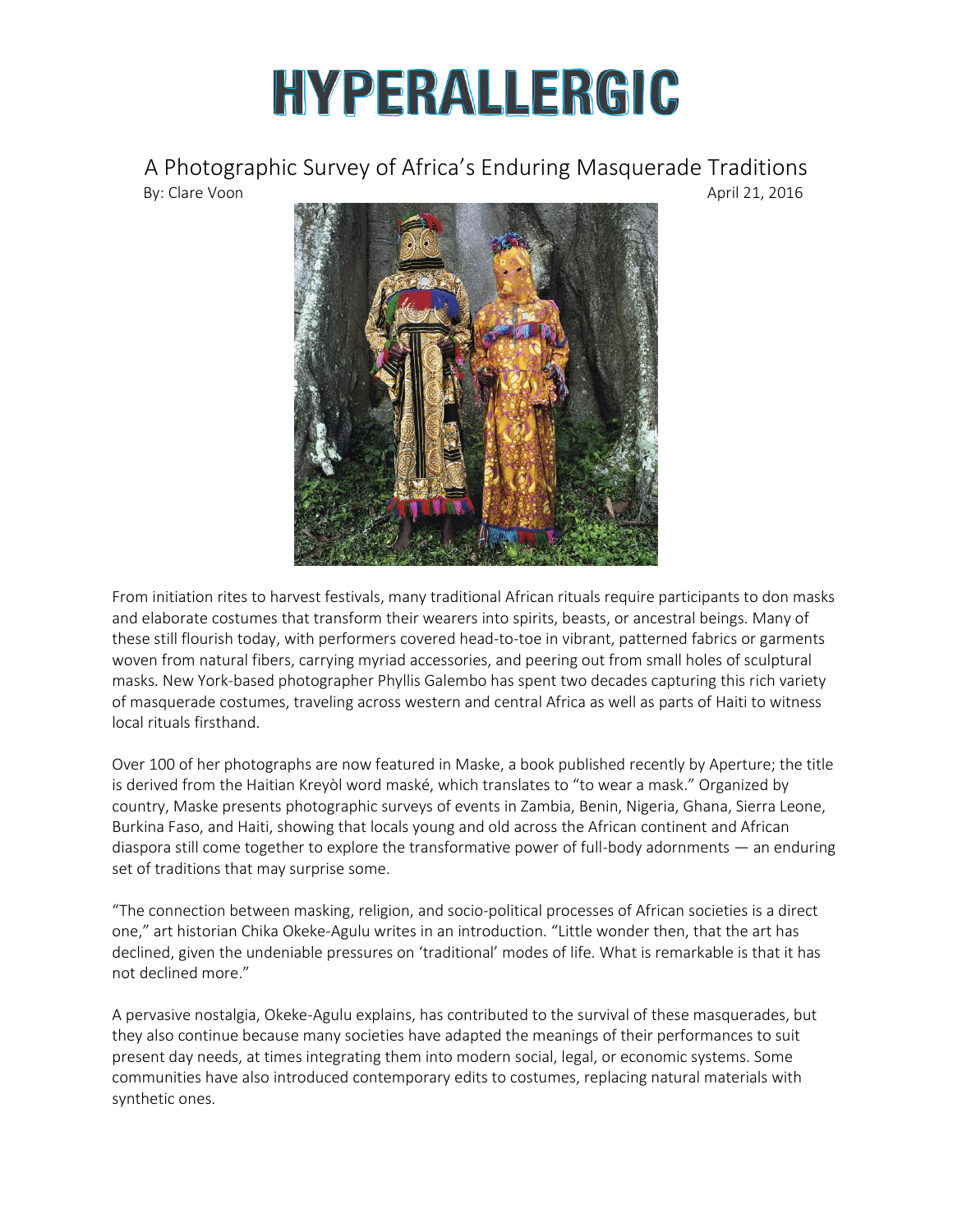



Galembo's photographs celebrate the materiality of these garments, focusing on them as individual objects rather than as accessories for rituals. Rather than capturing anthropological scenes from events, she presents formal portraits of the involved and adorned characters, mostly framing individuals against neutral backgrounds such as a building's exterior, a tree trunk, or patterned wallpaper. In these settings, you can closely examine the range of materials incorporated into outfits, from the vividly colored raffia that form bulbous apparel to the papier-mâché pieces molded into animal-like props.

Providing some context to these costumes and rituals are Galembo's personal accounts of her experiences, which precede each chapter. Here, she lends insight into the persistence of masquerade traditions, touching upon their 21st-century updates. New "Makishi" characters who dance at initiation ceremonies in Zambia, for instance, have names such as "Honda," "Helicoptor," and "Airplane." In Benin, spirits of the Gelede societies' masquerades often carry around small figurines that provide education advice related to AIDS in addition to more timeless moral lessons.

In terms of the physical craft of these outfits, traditional carving has been superseded by skills such as collaging or embroidery, and wax printed fabrics at times replace the popular raffia skirts. Instead of the typical carved wooden animal headpieces, devil figures dancing in parades in Freetown, Sierra Leone, have also been known to wear taxidermy sent by US expatriates; some even adopt costumes inspired by